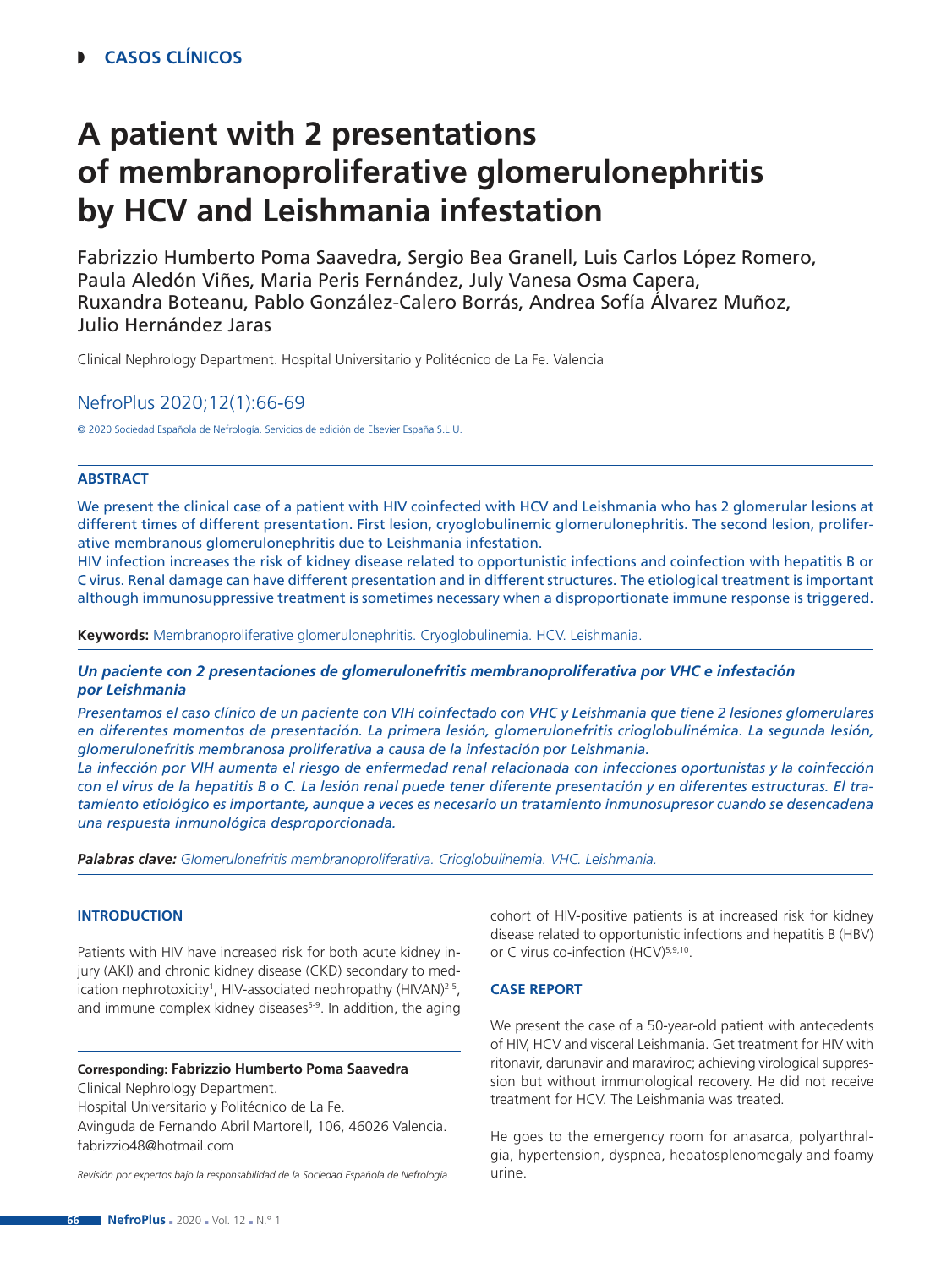The complementary tests include proteinuria in the nephrotic range (9.5 g/24 h), glomerular hematuria, consumption of complement factors, hypergammaglobulinemia, and cryoglobulins in 25%. HCV viral load exceeds 5,000,000 copies and undetectable HIV.

Renal biopsy showed cryoglobulinemic glomerulonephritis with exudative focus and diffuse fibrinoid necrosis (fig. 1).

We decided to start treatment for HCV with daclastavir and sofosbuvir associated with rituximab plus prednisone. Three months later he presented proteinuria of 1.73 g/24 h, complement factors in the normal range and viral load of HIV/HCV undetectable.

One year later, in routine controls, he presents with foamy urine and hepatosplenomegaly. The complementary tests showed proteinuria in the nephrotic range (7.31 g/24 h), pancytopenia and hypergammaglobulinemia. Viral load of HIV/ HCV was undetectable. Other negative autoimmunity tests, cryoglobulins in 2% and complement factors were in normal range.

The renal biopsy was repeated due to the evident analytical and clinical differences with the previous event. He showed proliferative membranous glomerulonephritis and mesangial deposits of C3+++, C1q+++, C4d+++, IgM++, Kappa++ and Lambda++. Infestation by Leishmania was observed (fig. 2).

The treatment of visceral leishmaniasis intensified liposomal amphotericin B and miltefosine.

After 6 months of control, he had a sustained impaired glomerular filtration rate and proteinuria of 1.0 g/24 h.

### **DISCUSSION AND CONCLUSION**

Incidence of AKI in HIV-positive patients is higher than in patients without HIV. The etiology of CKD in patients with HIV varies from HIV-independent factors (such as hypertension, diabetes, and incomplete recovery from an episode of AKI) to HIV-related disorders (such as HIVAN and HIV immune complex kidney disease [HIVICK]). In addition, some risk factors are specific to HIV as the increased risk of kidney disease related to opportunistic infections and coinfection with hepatitis B or C viruses<sup>11-13</sup>.

Our case is about an HIV patient with double glomerular injury by 2 different entities. The first episode was related to HCV infection and the second episode was related to Leishmania infestation. Although both episodes have the same glomerular lesions, the clinical and analytical presentations are quite different. In mixed cryoglobulinemia syndrome, kidney injury occurs in 20 to 60 percent of patients, typically as glomerulonephritis, and is seen more often 2 to 3 years after the first onset of this syndrome<sup>10</sup>. Mixed cryoglobulinemia syndrome is etiologically most often related to chronic HCV infection. It is much less frequently associated with hepatitis B virus (HBV), human immunodeficiency virus (HIV), or Epstein-Barr infection<sup>14,15</sup>. Although it is very unfrequent, mixed cryoglobulinemia syndrome and Leishmania-induced MPGN cases have been described<sup>16</sup>.

Histological kidney examination reveals membranoproliferative glomerular changes in over 80 percent of patients, with both thickening of basement membrane and cellular proliferation, including a far greater influx of circulating macrophages than in other forms of proliferative glomerulonephritis<sup>17</sup>.

The general therapeutic approach in patients with mixed cryoglobulinemia syndrome includes 2 broad principles: initial im-



**Figure 1. A) Hematoxylin-eosin stain. Glomeruli with mesangial lobulation and increase of mesangial cellularity in a global and intracapillary way. Inflammatory cells and polymorphonuclear neutrophils, with formation of exudative inflammatory foci and fibrinoid necrosis. The capillary lights are occluded by the presence of hyaline thrombi. B) Massons Trichrome stain. Glomerulus with capillary lights occluded by hyaline thrombi.**

**67**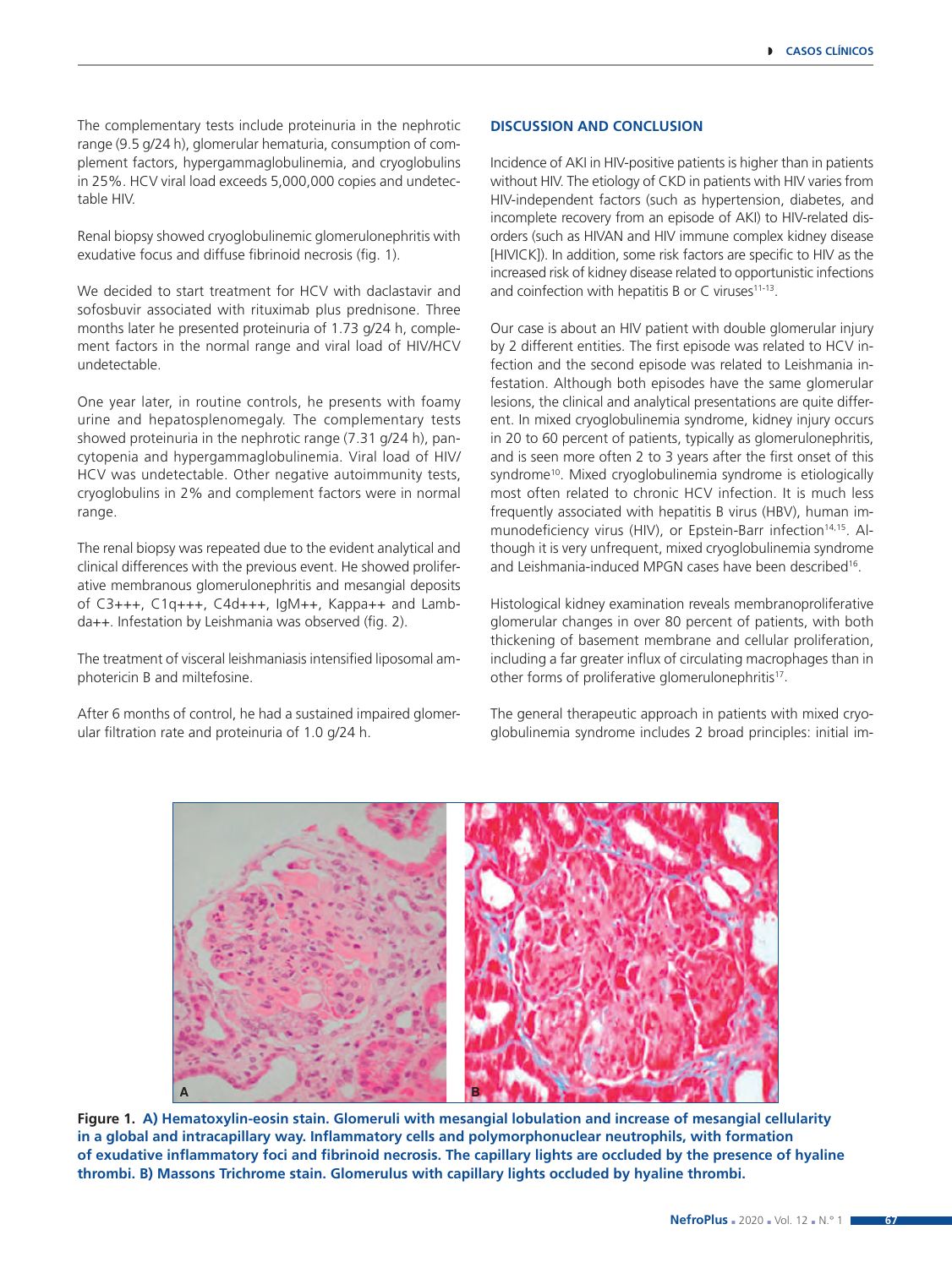

**Figure 2. A) Hematoxylin-eosin stain. Leishmania (black arrow) and inflammatory cells. B) Immunofluorescence. Mesangial and capillary deposits of C3+++, C1q+++, C4d+++, IgM++, Kappa++ and Lambda++.**

munosuppressive therapy usually combines a short course of glucocorticoids with either rituximab or cyclophosphamide and —in some patients— plasmapheresis and specific therapy of underlying disease<sup>18,19</sup>.

The second presentation of MPGN, due to infestation by Leishmania, highlights hepatosplenomegaly without anasarca and proteinuria in the nephrotic range, without consumption of serum complement factors. We know that failure of treatment with visceral leishmaniasis or recurrence is common in patients with HIV infection, particularly in patients with CD4 counts below 200 cells/ml, as occurred in our patient<sup>10</sup>.

Direct injury to the interstitial parenchyma due to Leishmania spp has been reported<sup>20</sup>. Rarely, chronic leishmaniasis may even be associated with renal AA amyloidosis<sup>21</sup>. With respect to glomerulonephritis, leishmaniasis causes a glomerulonephritis mediated by an immune complex with a pattern of MPGN. Glomerulonephritis mediated by the immune complex of cryoglobulin has also been reported in the context of leishmaniasis<sup>16</sup>. There are very few cases reported with direct glomerular damage as our case.

#### **Statement of ethics**

The present study adhered to the Declaration of Helsinki and the patient gave his consent for the details of his case to be published.

#### **Disclosure statement**

The authors have no conflicts of interest to declare.

#### **REFERENCES**

- 1. Gardenswartz MH, Lerner CW, Seligson GR, Zabetakis PM, Rotterdam H, Tapper ML, et al. Renal disease in patients with AIDS: a clinicopathologic study. Clin Nephrol. 1984;21:197.
- 2. Pardo V, Aldana M, Colton RM, Fischl MA, Jaffe D, Moskowitz L, et al. Glomerular lesions in the acquired immunodeficiency syndrome. Ann Intern Med. 1984;101:429.
- 3. Rao TK, Filippone EJ, Nicastri AD, Landesman SH, Frank E, Chen CK, et al. Associated focal and segmental glomerulosclerosis in the acquired immunodeficiency syndrome. N Engl J Med. 1984;310:669.
- 4. D'Agati V, Appel GB. Renal pathology of human immunodeficiency virus infection. Semin Nephrol. 1998;18:406.
- 5. Casanova S, Mazzucco G, Barbiano di Belgiojoso G, Motta M, Boldorini R, Genderini A, et al. Pattern of glomerular involvement in human immunodeficiency virus-infected patients: an Italian study. Am J Kidney Dis. 1995;26:446.
- 6. Kimmel PL, Phillips TM, Ferreira-Centeno A, Farkas-Szallasi T, Abraham AA, Garrett CT. HIV-associated immune-mediated renal disease. Kidney Int. 1993;44:1327.
- 7. Balow JE. Nephropathy in the context of HIV infection. Kidney Int. 2005;67:1632.
- 8. Kimmel PL, Phillips TM, Ferreira-Centeno A, Farkas-Szallasi T, Abraham AA, Garrett CT. Brief report: idiotypic IgA nephropathy in patients with human immunodeficiency virus infection. N Engl J Med. 1992;327:702.
- 9. Lai KN, Li PK, Lui SF, Au TC, Tam JS, Tong KL, et al. Membranous nephropathy related to hepatitis B virus in adults. N Engl J Med. 1991;324:1457.
- 10. World Health Organization. Report of the Fifth Consultative Meeting on Leishmania/HIV Coinfection. Geneva, Switzerland: World Health Organization Press; 2007.